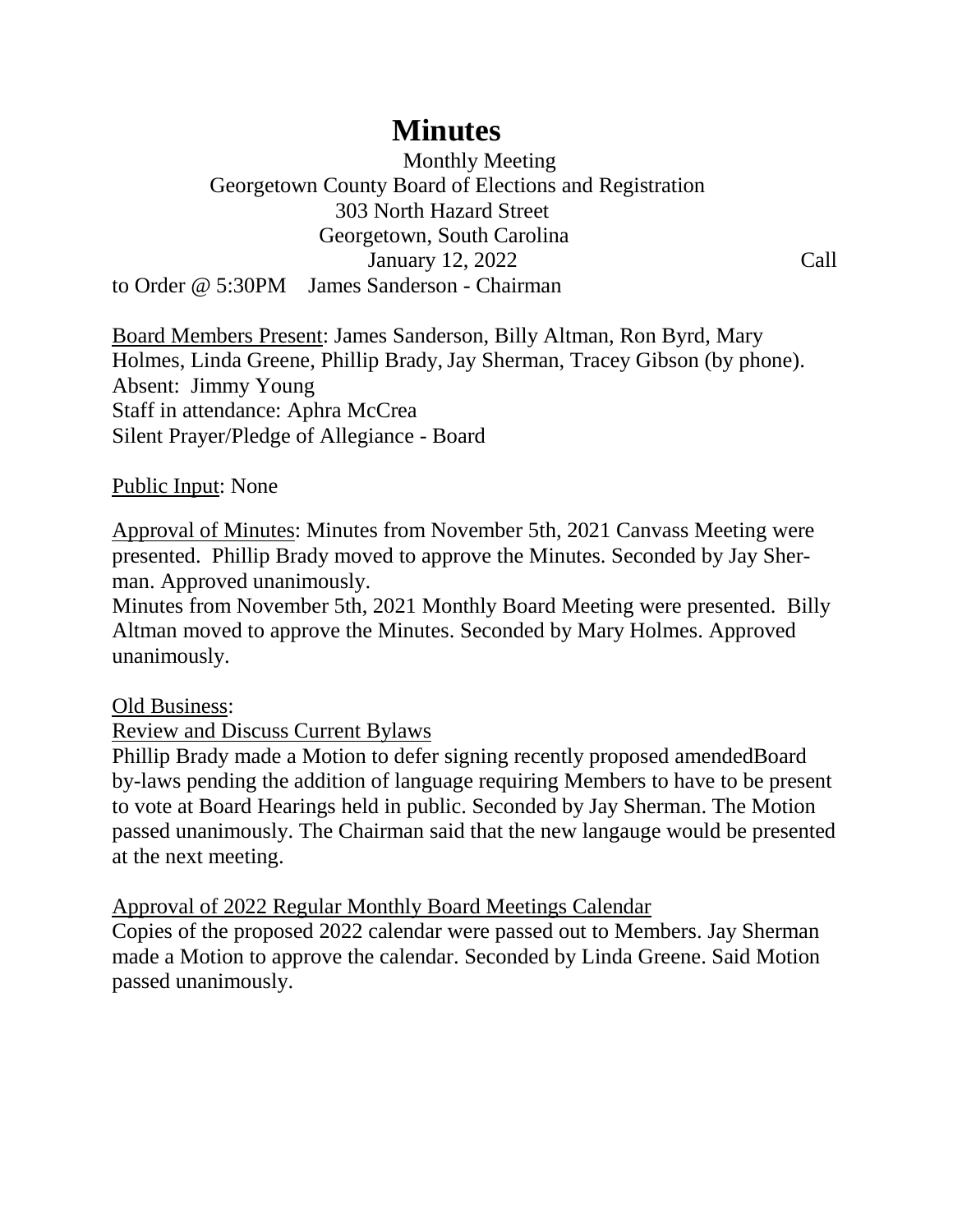#### New Business

# Discussion of Voters Centers

Director McCrea discussed potential for voting centers for uncomng elections and asked for input from the Board. Billy Altman opined that it was a good idea but it would take trainers, personnel and infrastructure before it could be carried out. Director McCrae opined that it could work from a budget perspective. The Chairman proposed that an ad hoc committee of Members Altman, Brady and Greene come back to the Board with a recommendation on moving ahead with voting centers. The Chairman asked Linda Greene will head up the committee.

#### Discussion of Combining Black River with Kensington

The Director explained the YMCA will not allow further use of its facility for elections. Black River was combined with Kensington in 2020 and was successful. There was general discussion about the issue. Billy Altman made a Motion to move the Black River precinct to Kensington subject to approval of the Georgetown County State Delegation. Seconded by Phillip Brady. The Motion passed unanimously.

# March 29th Special Election

An election will be held March 29th for the At-Large School Board seat recently vacated by James Dumm. This will be a county wide election. Director McCrea said polling worker training dates have been set for March 7th to the 11th at Howard Auditorium. There will be a ten day filing period beginning 1/21/22 running through 1/31/22.

# Assigning Commissioners specific precincts on Election Day

There was general agreement that Director McCrea will take the initiative to designate Commissioners to monitor respective precincts during elections.

# Badges; Business Cards for Board Members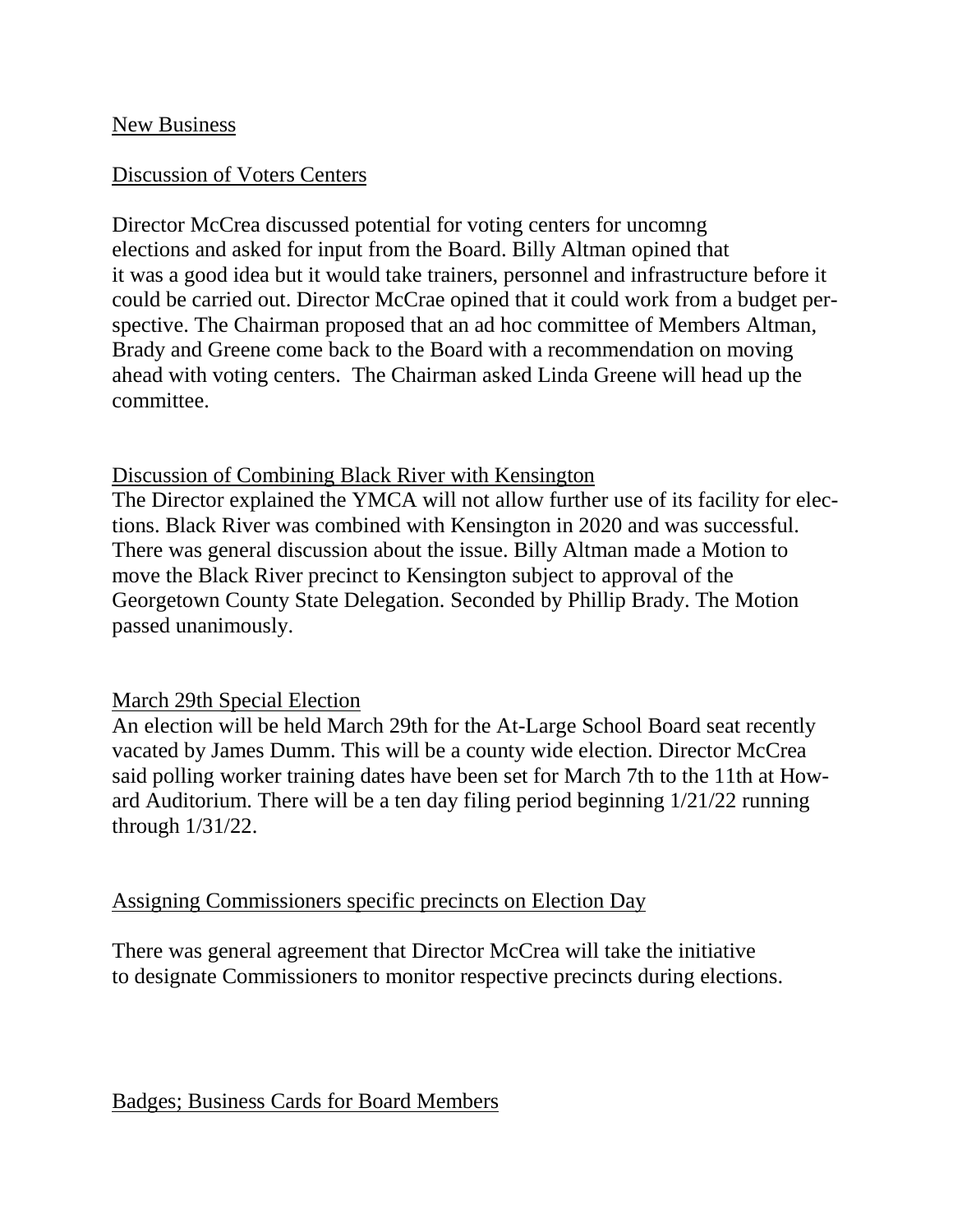Director McCrea polled the Board to see who needed badges and business cards.

# Insurance Coverage Discussion

The Chairman opened up for discussion the concept of getting insurance coverage for the Board. There was general discussion. The Director was asked to research what other Boards in the State have acquired insurance.

The Director will forward emails from the County Attorney on the issue.

Directors Report

Regarding the Board of Elections website, there is now posted information as to what local, state and federal representatives cover particular areas of the County. There will be a SCARE conference for staff in Beaufort in April, but Members do not get credits for attending.

Belin Family Life Center may not be available for upcoming elections in June and November doe to previously scheduled events. The Director is

scheduled to discuss this further with Belin representatives, otherwise the location will have to be changed.

Director is looking to do a voter registration drive at local high schools for students turning 18 by the November election. She will be talking to relevant teachers to pulse the interest in helping on this initiative.

Regarding absentee voting in future elections, the process will revert back to the prior pre-pandemic method of preserving hard copy ballots in case of a challenge prior to election day.

The Director passed out her Budget Performance Report (see attached) and fielded questions about the budget process in general. The Chairman asked Members to consider additional items to suggest for the upcoming budget

year.

Executive Session None Adjournment

Billy Altman made a Motion to Adjourn. Seconded by Phillip Brady